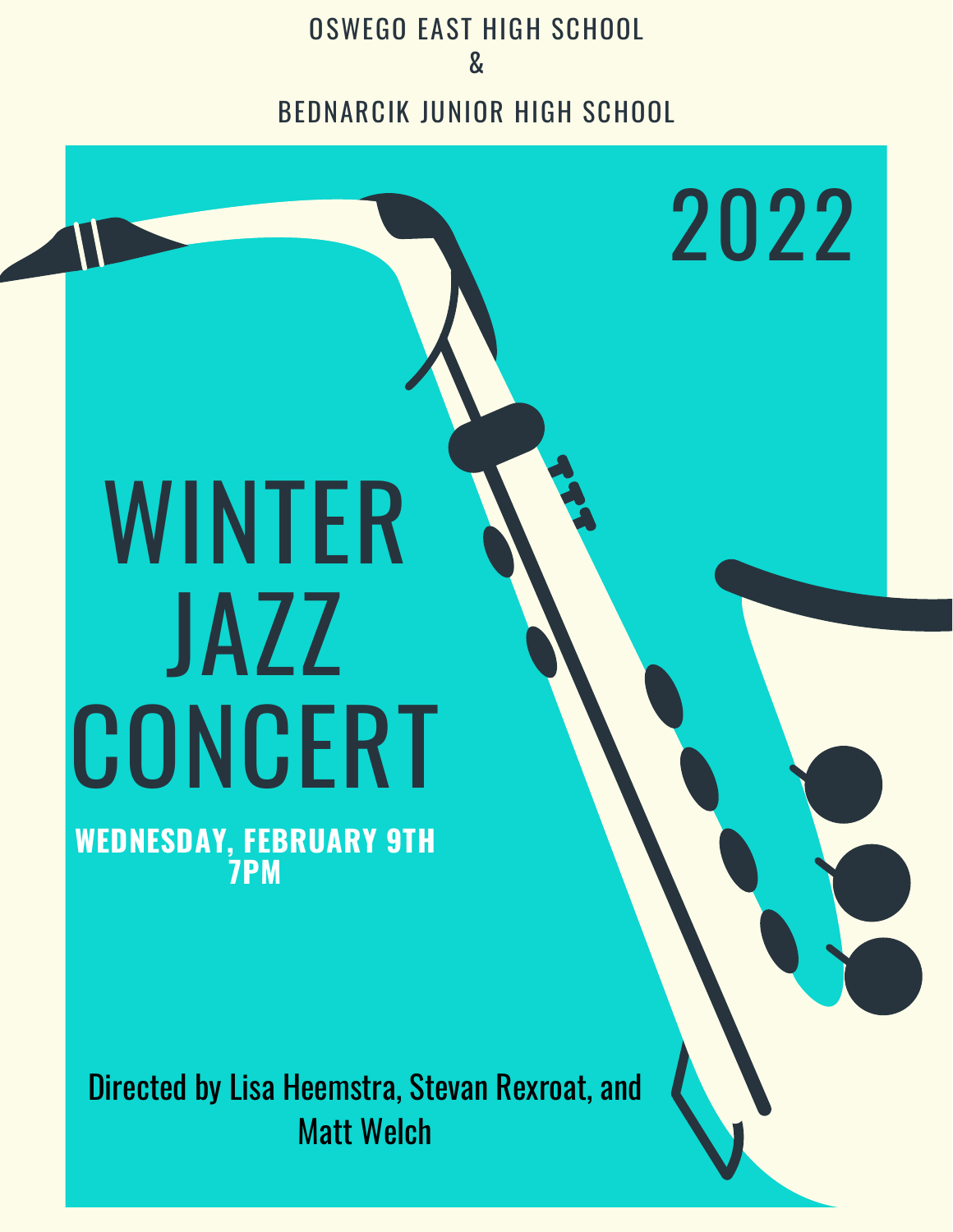## **Bednarcik Junior High School Jazz Band**

| <b>The Blues At Frog Bottom-</b> | - Dean Sorenson & Bruce Pearson  |
|----------------------------------|----------------------------------|
| <b>Swing Fever--</b>             | -Dean Sorenson & Bruce Pearson I |
| <b>Jammin' With Charlie-</b>     | Dean Sorenson & Bruce Pearson    |
| Lisa Heemstra, Director          |                                  |

### **Big Band**

| <b>Orange Sherbert-</b> | Sammy Nestico                              |
|-------------------------|--------------------------------------------|
| <b>Crystal Cove-</b>    | <b>Patty Darling</b>                       |
| <b>Chameleon-</b>       | Harvey Mason, Bennie Maupin, Paul Jackson, |
|                         | & Herbie Hancock/arr. Michael Sweeney      |

*Matt Welch, Director*

### **Jazz Band**

| Move-                    | Dezil de Costa Best/arr, Mike Tomaro |
|--------------------------|--------------------------------------|
| <b>But Beautiful-</b>    | -Burke & Van Heusen/arr. Mantooth    |
| Kick It-                 | - Kris Berg                          |
| <b>Holy Habanero!-</b>   | -Doug Beach & George Shutack         |
| Stevan Rexroat, Director |                                      |

### **Jazz Ensemble**

| <b>Such Sweet Thunder--</b><br>_________________________ | Duke Ellington & Billy Strayhorn/trans. |
|----------------------------------------------------------|-----------------------------------------|
|                                                          | Berger                                  |
| <b>St. Thomas</b>                                        | Sonny Rollins/arr. Mossman              |
| <b>Spring Can Really Hang You Up the Most--</b>          | Tommy Wolf & Fran Landesman/arr.        |
| Featuring Guest Artist Ryan Christianson                 | Mantooth                                |
| - Trombone -                                             |                                         |
| Computer-                                                | <b>Bob Mintzer</b>                      |
| Kinda Dukish/Rockin' In Rhythm                           | Duke Ellington, Irving Miles, & Harry   |
|                                                          | Carney/Trans. Crenshaw                  |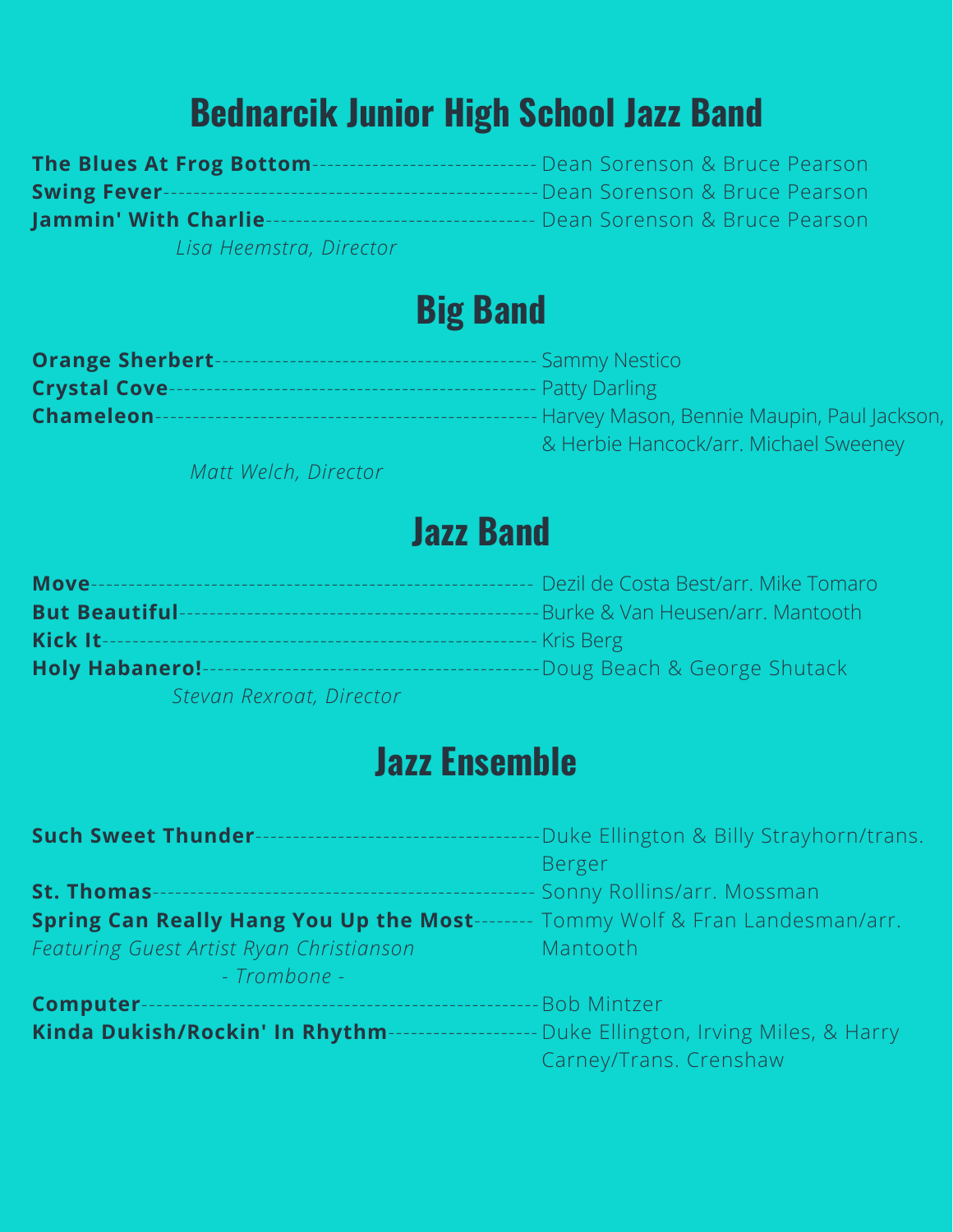# PRIVATE LESSONS

**Flute** Annie D'Amico-Vargas 630-333-8951 ExpressiveFluteStudio@gmail.com

> Cate Hummel 630-428-3278 dr\_cate@sbcglobal.net

#### **Oboe** Emily Fagan emilyfaganoboe@gmail.com

Laura Neisler 815-325-6504

**Bassoon** Kim Richter 630-369-5679 kjr6840@aol.com

**Clarinet/Bass Clarinet** Garrett Matlock 617-650-8529 gmatlock811@gmail.com

Lisa Heemstra 630-636-2521 [lheemstra@sd308.org](mailto:lheemstra@sd308.org)

Stevan Rexroat 630-636-2379 [srexroat@sd308.org](mailto:srexroat@sd308.org)

**Saxophone** Stevan Rexroat 630-636-2379 [srexroat@sd308.org](mailto:srexroat@sd308.org)

Julianna Karvelius 630-608-5177 [jkarvelius@sd308.org](mailto:jkarvelius@sd308.org)

**Trumpet** Sean O'Donnell trumpet21@gmail.com

> Gene Arnold 630-554-0231

**Horn** Susan Oszvath 630-334-8640 susan.ozsvath@sbcglobal.net

**Trombone** Ryan Christianson 701-213-5354 ryan-d-christianson@live.com

> Matt Welch mwelch@sd308.org

**Euphonium** Ryan Christianson 701-213-5354 ryan-d-christianson@live.com

> Matt Welch mwelch@sd308.org

#### **Tuba**

Ryan Christianson 701-213-5354 ryan-d-christianson@live.com

> Matt Welch mwelch@sd308.org

#### **Percussion**

Dan Eastwood deastwooddrums@gmail.com

Vern Spevak 630-220-2311 vernspevak@gmail.com

**Voice** JoEllyn Caulfield joellyn.caulfield@gmail.com

Michael Thoms michaelthoms@hotmail.com

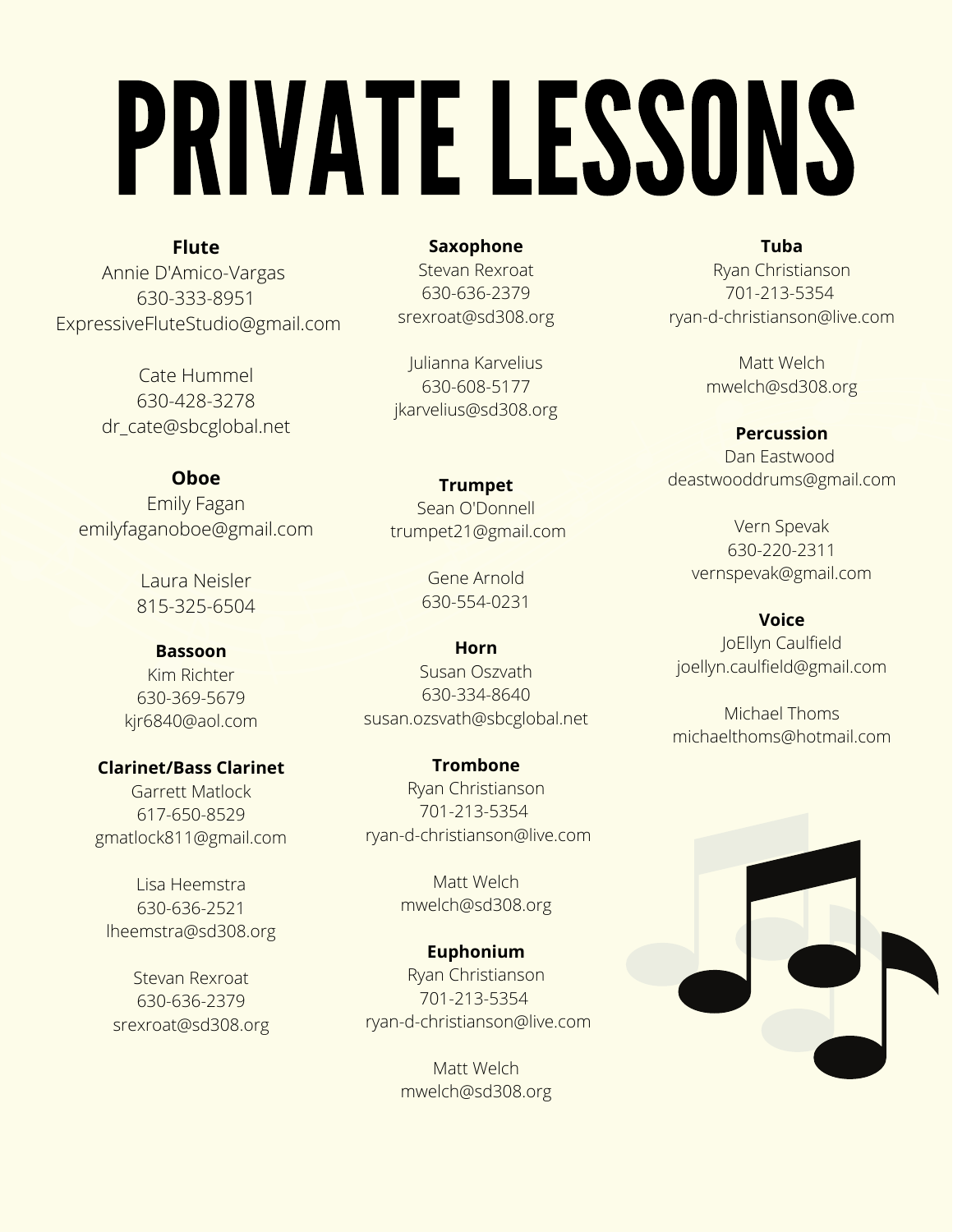# MUSICPATRONS

**Thank you to all of our music patrons so far this school year!**

Stephen Deane The Benoit Family The Hughes Family The Harrison Family Mike and Kathy Foulkes Gail and Aaron Benson The Danison Family Lever/Rhoads Family Amy Meyers Jill Hillmer Michael and Wendy Berk The Wierschem Family Brendan & Heather McKillip Brian & Denise Augustine Shawn & Dana Emery Quinlan and Fabish Music Company Hana Dahir Firefly Nights Photography Inc. The Keys Family The Roeder Family The Horst Family Andy & Jean Wessels Kirk and Melissa Peterson The Elliot Family **The Romero Family** The Mueller Family Brian & Susan Schlueter **The Farr Family** The Meixensperger Family **The Gleason Family Jodi Kubis The Rasberry Family** Carlos & Perla Anaya **Janice & Terry Clark Agnes Lasics The Blatnik Family** 

**The English Family The Greene Family The Meyers Family Pat Brock** JudyLoch **Charles & Janice Kerr Denise Uthe Jennifer Porter** David & Amanda Exner **Troy & Kathy Davis** The Marienthal Family **Hometown Furniture** Tindall Family **The Mathison Family The Kubera Family** Kandukuri Family Slager & Wagner Family The Metzger Family **The Parashar Family The Huenecke Family The Doege Family** Jeremy & Susan Hofmann **The Gara Family** Nick & Nicole Weaver **The Hastings Family The Carr Family Matt & Kerry Bostwick Mary Ann & Chad Reingold The Kiilsgaard Family The Harpley Family The Massey Family Rick & Lori Sanchez The Schroeder Family Kelly & Pat Summers** Jaiver & Noemi Resendiz

If you would like to make a donation to the band program, you can do so by filling out the form on the band website under Resources-Music Patron. www.oswegoeasthighschoolbands.com/music-patrons.html

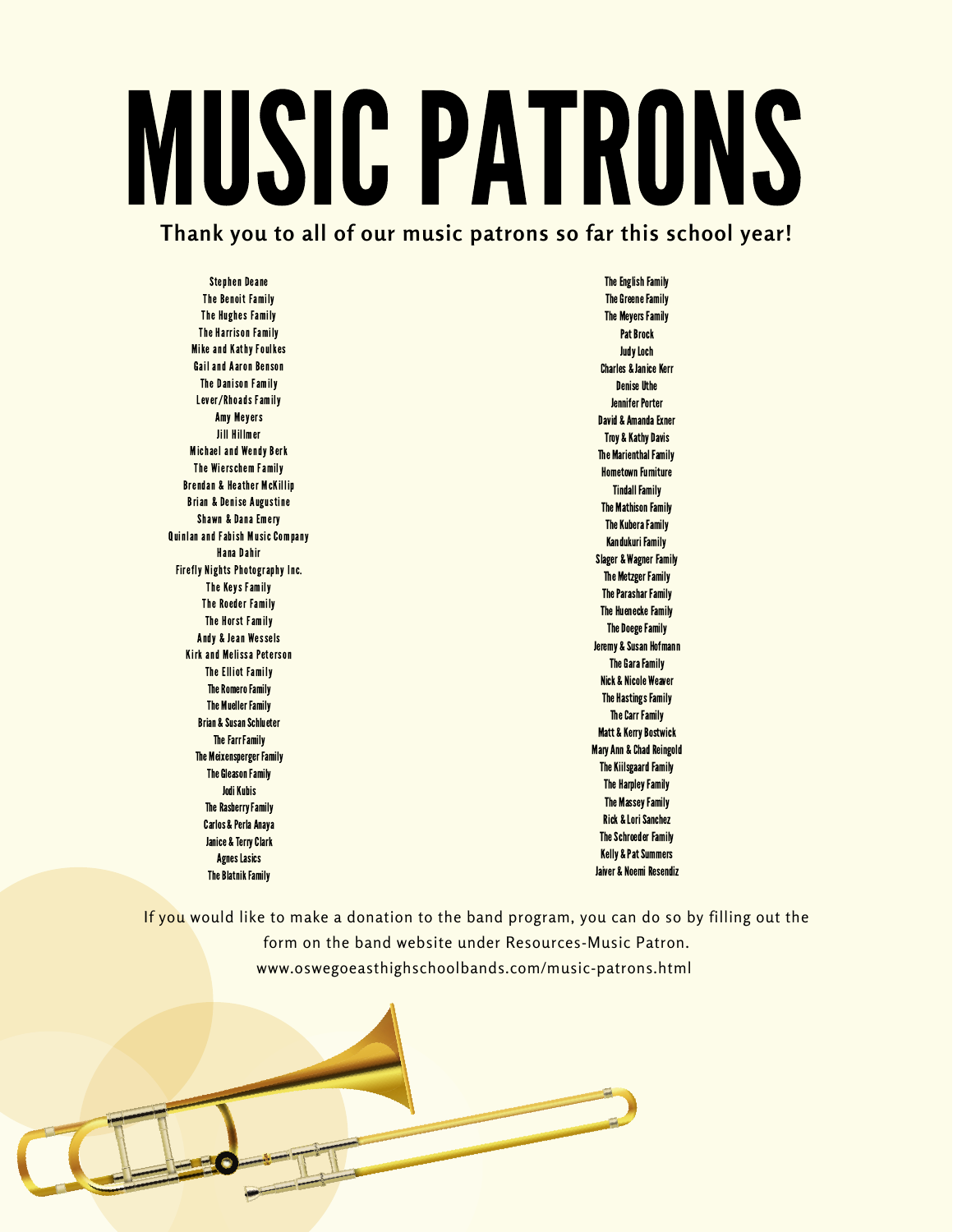#### BEDNARCIKJHSJAZZBAND JAZZBAND

Oboe Samantha Anders Alean Fouts

Clarinet Arthur Thompson Fiyin Akinyemi Brooke Goldsmith

Alto Saxophone Amber Chen Mitchell Rodenbostel

Tenor Saxophone Gwendolyn Sandall Logan Eldredge

Baritone Saxophone Gabriel Brendel Harper Antikainen Julia Burney

> **Trumpet** Corbin Cachero Ian Antikainen Morgan Couper Taiga Radostits

French Horn Linda Rahali Will Perry Andrew Medrano

> Bassoon Lucas Sparks

Trombone Denel Phinn

Piano David Mersman Alison Eldredge

Drumset Cameron Luthman Ronit Mathur

#### **BIG BAND**

Alto Saxophone Isaiah Hunt Kameryn Rasberry Eleanna Resendiz Helena Zimmerman Vincent You

Tenor Saxophone Hayden Hrvatin Aayan Mahmood Elena Mendoza Carlson Q Schultz Andrew Walden

Baritone Saxophone Dawson McCullum

**Trumpet** Leo Jasso Mandujano Jon Kosinsky David McEachnie Aiden Smith Trent Ward

**Trombone** Payton Hastings Franky Huerta Riley Straub Andrew Sniegowski

> Piano Sean Elliot

Bass Josh Kwong

Drum Set Gabbie Salazar Aidan Schield

Vibes Gavin Macanip

Alto Saxophone Elias Castaneda Payton Doege Jakub Kusnierz Stacey Schroeder Sarah Wierschem

Tenor Saxophone Karthik Thangasaravanan Jenna Tindall

Baritone Saxophone Aidan Collins

**Trumpet** Logan Boyles Paul Bramstedt Clark Chen Jacob Jones Nathan Vanden Heuvel

> Trombone Cale Augustine Dallas Dillson Bryn Meyers Matt Mindy

Piano Josh Kwong Marc Townsend

**Bass** Hayden Hrvatin

Drum Set Nathan Keys Payton McCullum

Vibes Austin Mathison

#### JAZZ ENSEMBLE

Alto Saxophone Alex Benson Sean Elliot Stacey Schroeder

Tenor Saxophone Melanie Farr Greg Lazatin

Baritone Saxophone Connor Harrison

Trumpet Dyan Funk Miles Mosher Josh Peterson Andrew Sniegowski Steve Williams

> **Trombone** Katie Dunn Dallas Gillson Tyler Ouellette

Bass Trombone Farris Elkhatib

**Guitar** Logan Notte

Piano Campbell Drane Gavin Rommen

**Bass** Spencer Massey

Drum Set Josh Kwong Ryan Weaver